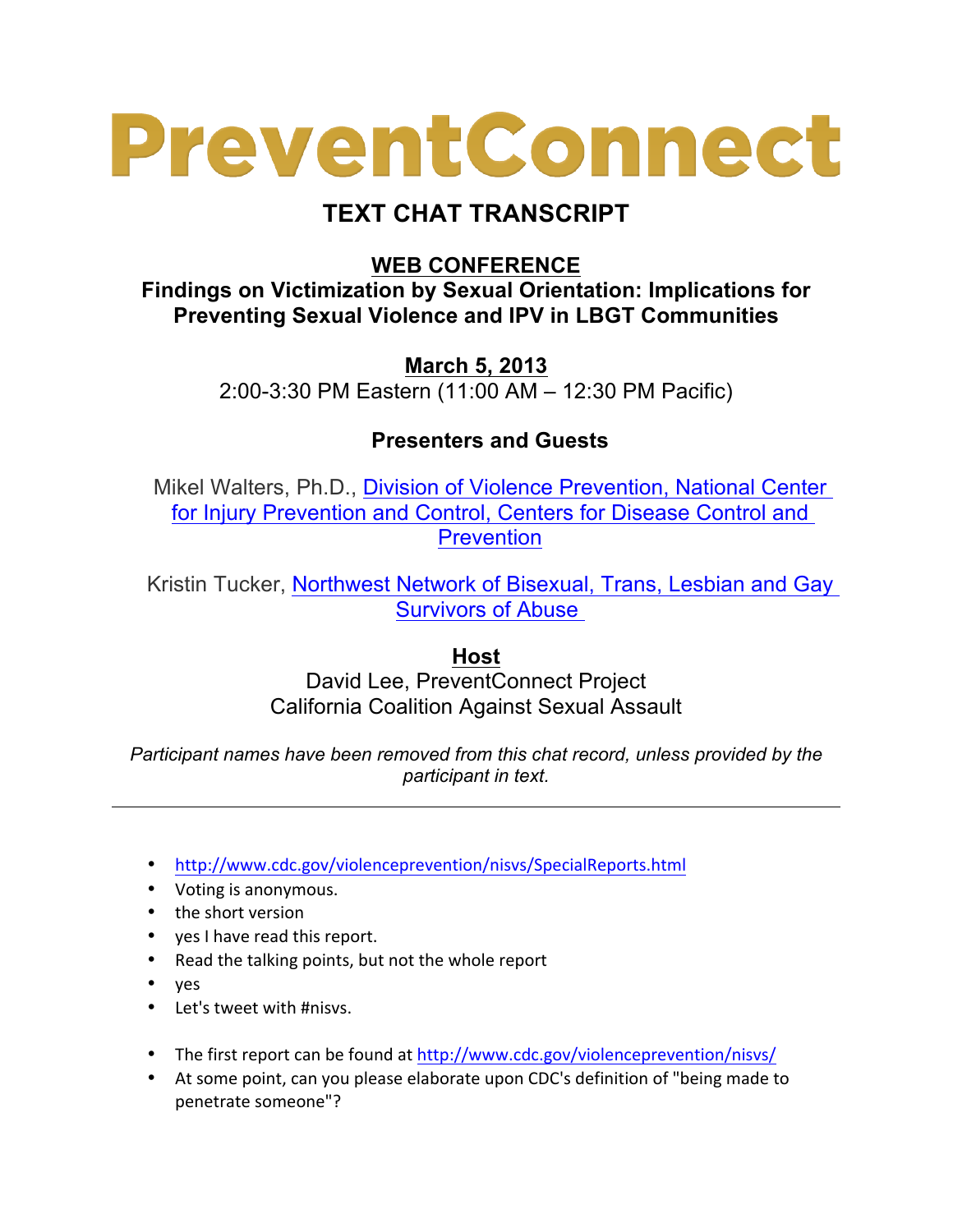- You can learn more about the NISVS methodology and how it is different than other national surveys: http://preventconnect.org/2011/05/preventconnect-webconference-on-national-surveys/
- @ Eliana you can see the actual questions in the slides from the web conference above
- Do you have a sense of how many people may have been excluded by this survey since their sexual identity was not presented as an option?
- how are individuals who identify as transgender included in this survey?
- THis on page 106 http://www.cdc.gov/ViolencePrevention/pdf/NISVS\_Report2010a.pdf
- With the low numbers statistically I see most surveyed were heterosexual, how does this relate to the topic we are discussing today?
- So this data is solely on sexual orientation, not gender diversity? So prevention recommendations should only be considered in that light?
- what about people who did not identify as LGB? Like those who identify as queer or something else. did they just skip the question?
- are the differences between heterosexual and lesbian women considered "significant"
- $\bullet$
- given the "lifetime" qualification, could respondents have been reporting child sexual abuse/assault?
- It appears that the violence level as a whole in gay and lesbian relationships is much higher than in heterosexual relationships, why is this?
- were these categories mutually exclusive or could respondents select both forms of violence?
- was bisexuality defined by the researcher or individually?
- Do we know the gender of the perpetrator of lifetime physical IPV? For example, a lesbian could have experienced that IPV from a man in a previous relationship, before she identified as a lesbian
- Thank you.
- What findings do you feel are important for your work to prevent sexual violence and intimate partner violence?
- We need to be doing a better job at reaching out to the queer community in our prevention and awareness efforts
- I fear potential misuse of the data to create further stigma for the LGBT community.
- I think that the bi-sexual community has a great deal of issues without including them in the Gay and Lesbian community. How does this effect the numbers for strictly gay and lesbian individuals we serve.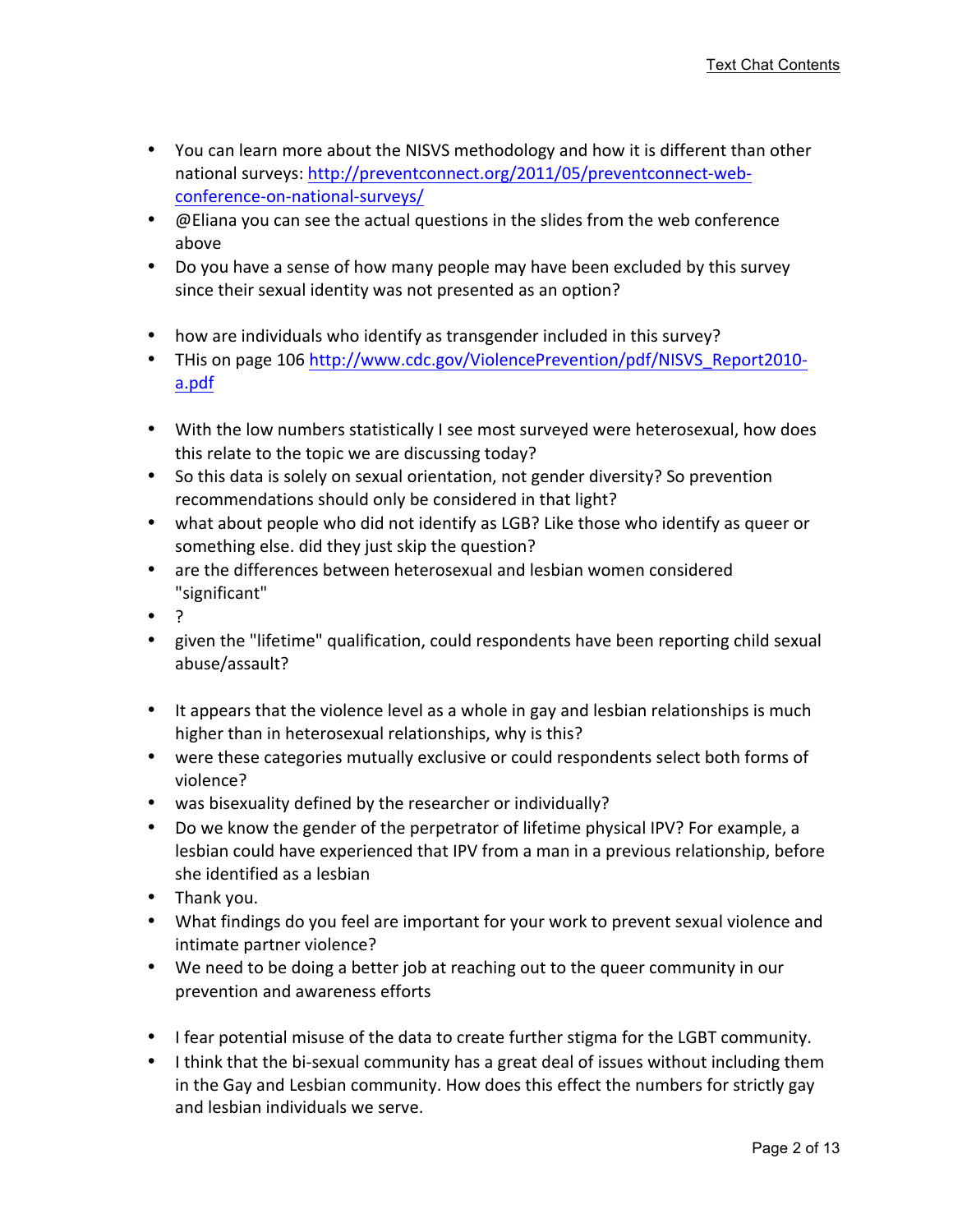- What feels most important to me is that this, like most surveys, excludes trans, gender nonconforming, pansexual, queer, asexual individuals, all of whom I work with. So what is most important is that we find large scale, national means to measure lived experiences of these folks.
- the higher prevalence for bisexual women and men stands out to me and I'm curious about any research that might point to why
- So perplexed by the high #s for bi people. Doesn't make intuitive sense to me.
- I would not have expected that violence is higher for bisexuals than heterosexuals of gay/lesbians
- agreed with Amanda!
- I also agree re: the inclusion of gender identity. I wanted to point out these findings on how to frame survey questions on gender id
- •
- •
- 
- •
- Complexity of issues for bisexual women and impacts of biphobia and transphobia; importance of naming abusive and violent behaviour in queer communities; prevalence of male perpetrators for queer women - does this mean homophobic violence or violence before women come out?
- We would be interested to see a breakdown of respondents by age.
- my thoughts exactly sandra
- I would like to know if the survey accounted for how LGB individuals may be at greater/lower risks of victimization if they publicly identify their sexual orientation vs. not
- This data can be provided to legislators to show a need for LGBTQ specific services, interventions, and further studies
- i would expect it, sadly...rates of suicidality, substance use and MH concerns are all greater for bi people than LG people...in part due to isolation and stigma
- I would like to know how we would go about creating more specific programs for the community.
- Yes @ Alexis
- Thanks, Erin, great resource
- We need to be very careful about reporting and generalizing these results.... the results DO NOT suggest that LGB individuals are more violent; only that victimization is higher for these individuals
- Excellent point Ginny!
- Great Ginny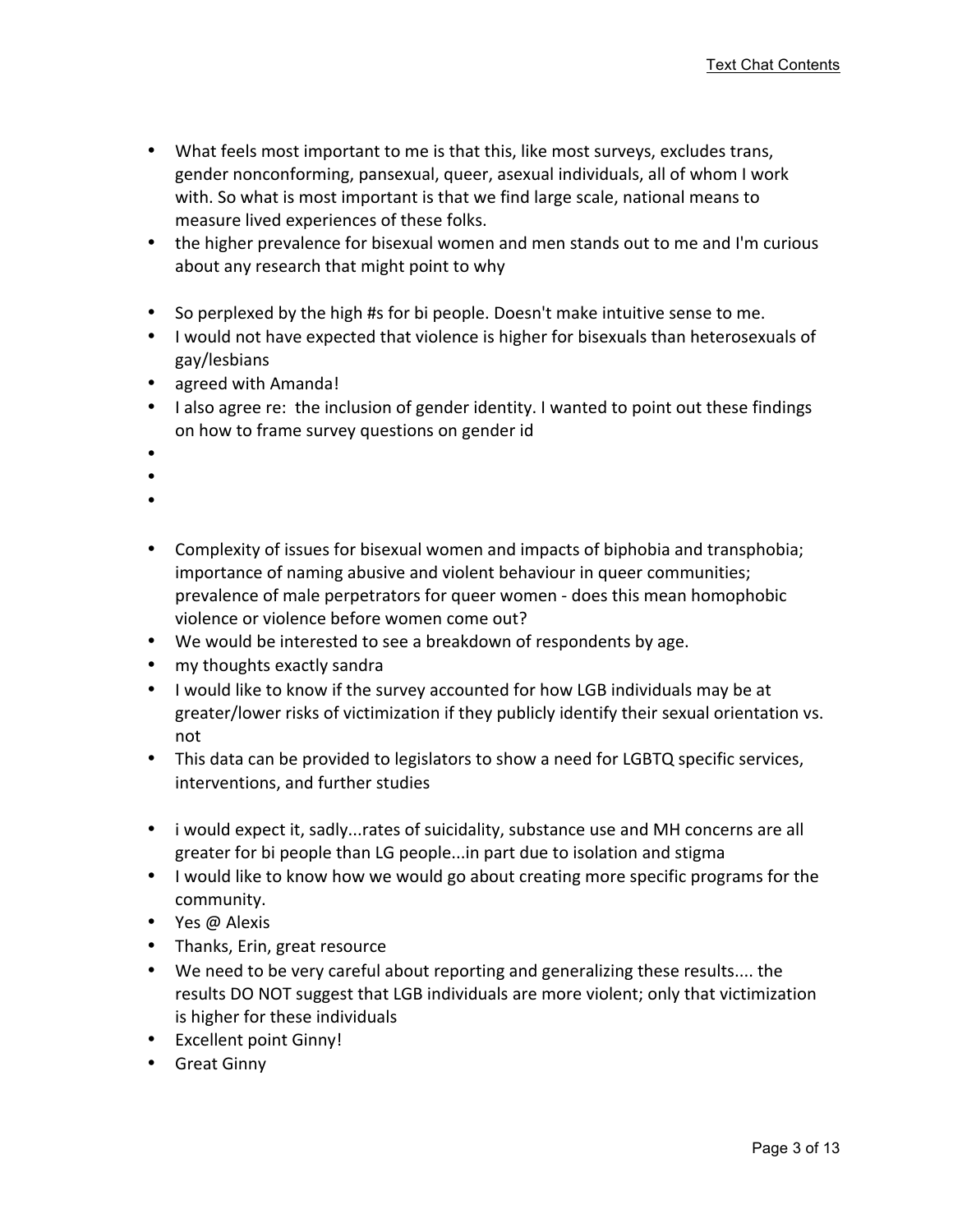- We also would want to know the sexual orientation of the perpetrators (if possible)
- With the lifetime measurements, I'm curious how the numbers break down specifically within queer relationships
- There is a great need to address the issues of the gay/lesbian community as well as the straight community. Victims are victims. regardless of their sexual preference.
- Thank you for this report Where were the participants from, it would be interesting to know the region?
- Continue the research. We have LGBT representatives on our RPE Planning Committee. We are also working with LGBT reps on child abuse prevention efforts too.
- I live and work in a rural area in Southwest Virginia, did any of the information look at the issue of rural communities for the LGBTQ communities.
- Will data be related on rates of IPV, SA, and stalking based on geographic region and age?
- Kristin thanks for coming to Texas last year! Thanks to you I am intentionally reaching out to LGBT teens to teach healthy relationship/violence prevention classes!
- The majority of women who reported experiencing sexual violence, regardless of their sexual orientation, reported that they were victimized by male perpetrators according to the 2013 CDC report......what do folks conclude from this stat? That at the end of the day, this is a violence against women issue?
- I wouldn't conclude that at all. Instead it says to me how male privilege works
- Did you hear myths, stereotypes or hurtful characterizations about LGBTQ people and communities while growing up?
- For Mikel: We are curious as to how this research can move forward in the future. In the chat, a number of people brought up methodological and terminology changes that would be helpful; how could we extend this work?
- Yes
- do you mean at home or in society?
- yes
- Yes
- yes
- yes
- Yes.
- Thanks Liat, makes sense.
- Yes.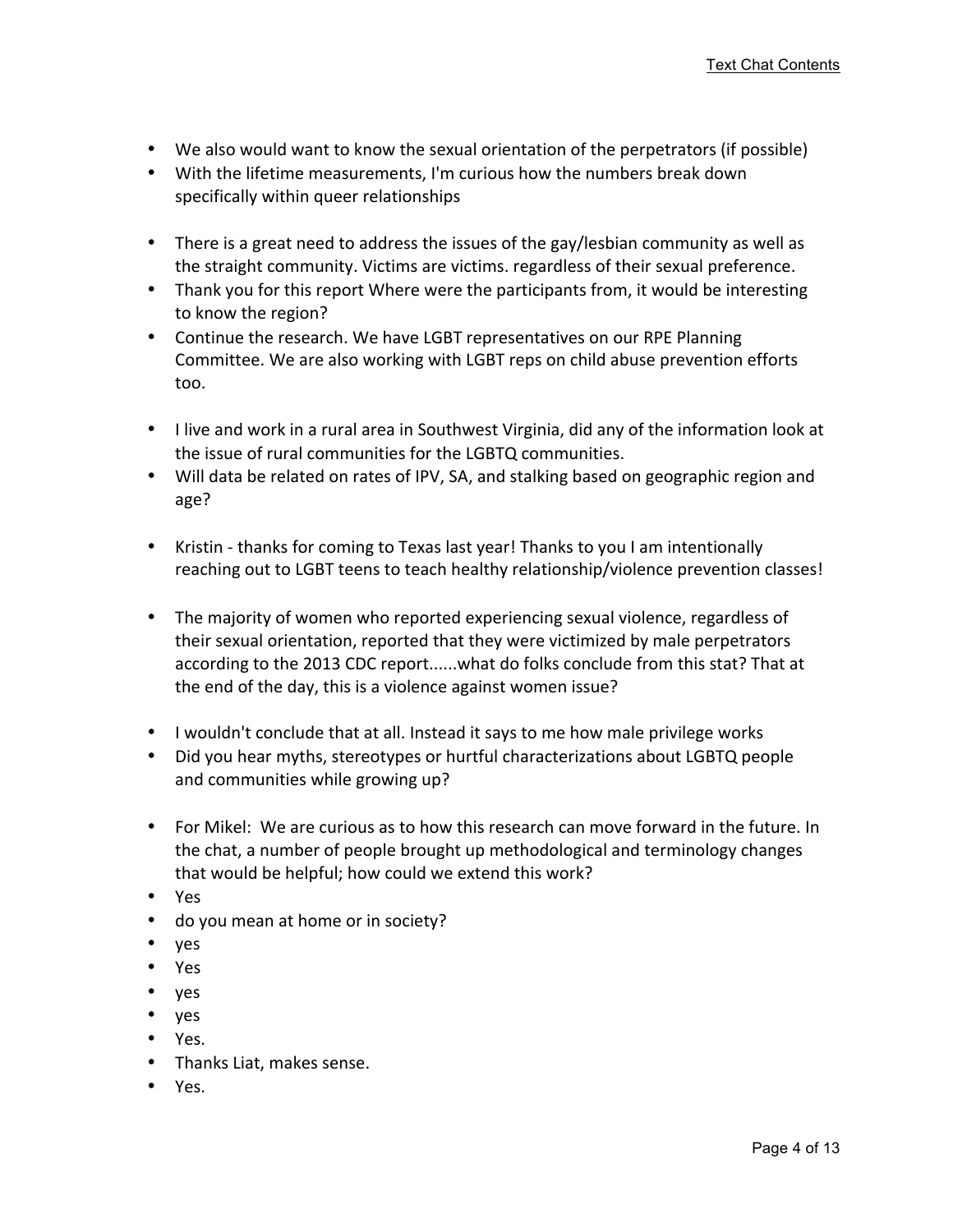- Yes
- Absolutely agree Liat, and the intersections of sexism/misogyny/homo/bi/transphobia
- Thanks Shaki
- What are some examples of how our culture invisibilizes or invalidates LGBTQ relationships and perpetuates & reinforces risk factors for IPV & SV?
- gay marriage bans
- Says that women are not violent and can't be abusers
- not seen in media or if so, stereotypical portrayals
- ruthless heterosexism and reinforcement of gender and sex binaries
- "boys will be boys" as an excuse to ignore violence
- lack of representation in TV and movies
- allowing for derogative commentary and violent language
- continuing heternormativity
- policies set forth men as perps and women as victims
- barriers to adoption
- gay relationships still played for comedy/laughs on TV
- blaming orientation for the violence itself
- strict gender binary
- lack of validation of families, lack of ability to adopt etc.
- No second parent adoption
- eroticism of lesbian/queer feminine relationships
- lack of shelter resources for LB women
- Lack of representation, or stereotypical/oppressive representation in media
- or for GB men
- Advertisements, media coverage.
- straight only proms/dances in schools
- lack of immigration relief in abusive relationships
- sexualizing woman on woman violence, its a "cat fight"
- DV programs supporting other programs that discriminate based on gender/gender identity
- Religious condemnation that shapes/reinforces diminished selfhood
- "roommates"
- IPV prevention programs perpetuate he/she dynamic -- heterosexism and men as perpetrators, women as victims
- they are not covered under certain protection orders
- In my area it is very religious, so if you come out ..you get what you deserve. The rural area is so vast it is harder to find equals.
- "He" and "She" in general uses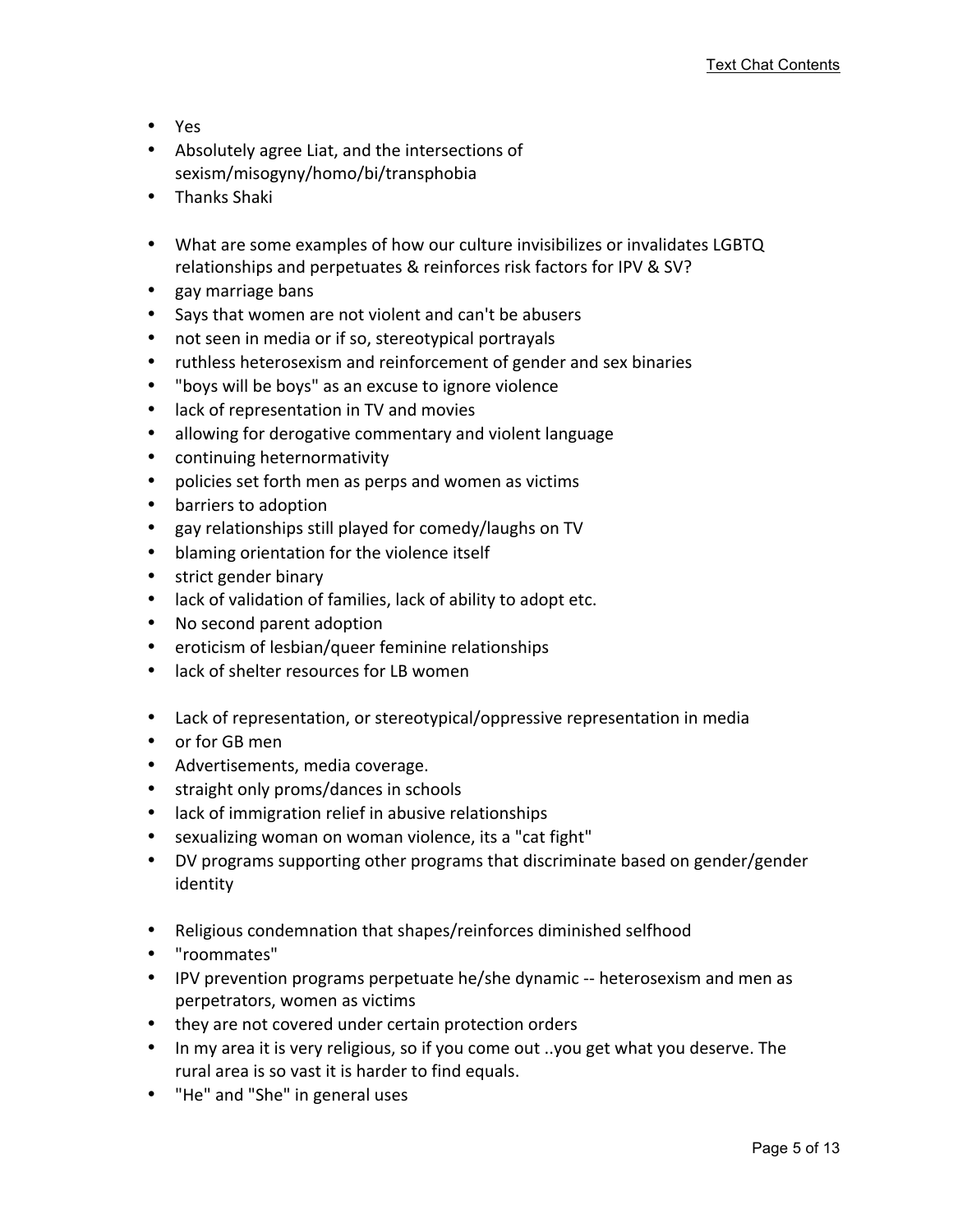- Lack of understanding about these issues within the legal system
- Lack of queer narratives in msm; laws which treat same-sex relationships as wrong; focus on male violence against women; lack of queer services
- shaming LGBQT people for coming out about experiencing partner abuse (ie airing our dirty laundry)
- defining people by their (non-heterosexual) sexuality or (non-cis gender) gender
- and absolutely no resources, shelter or otherwise, for trans people
- binary understandings of partner dynamics in relationships, so that violence or aggression is seen as masculine and that one partner must assert dominance
- 'family values' does NOT include LGBTQ families
- Assuming all women "need" a man and thus invalidates lesbian relationships
- generalizing LBGT issues
- Generalizing
- Lack of LGBTQ clubs on campuses
- Lack of mutlilingual services/other languages
- Separatism
- discrimination toward lgbtq staff within our own organizations that provide services to survivors
- Yes @ Kelly
- close-minded
- Not seeing the 'real person'
- \*survivors\*
- The recent fight around passing VAWA.
- Indeed Shaye!
- Judgment
- Assuming something is broken and that being gay is the result of abuse
- intersections with racism, xenophobia, ableism, classism, etc...
- Yes, Shanika
- Do most LGBTQ people receive developmentally appropriate messages about healthy, equitable LGBTQ relationships across their lifespan?
- no
- no\
- NO, sadly
- no
- no
- def no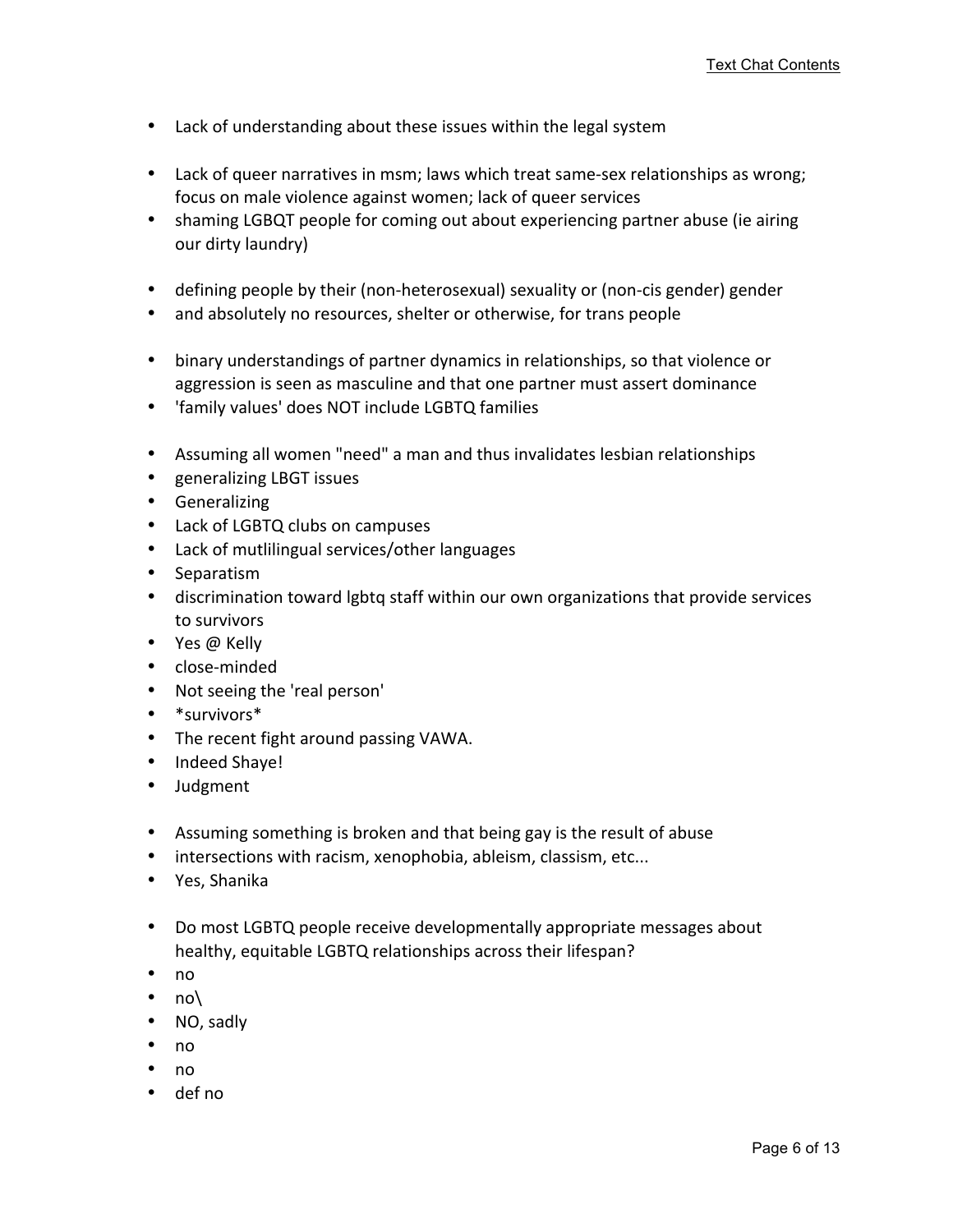- no
- • No, and neither do straight people.
- no
- Unfortunately, no.
- I would argue that no one is receiving this messaging
- no
- LOL, someone is a redditor!
- I'm not sure if any type of Intimate relationship received such messages.
- We said no, but this depends somewhat on where you live, and also no one in our society receives truly healthy messages about relationships, regardless of sexual orientation.
- I do use the NW Healthy Relationship Skills Class curriculum at my university though!
- @Adrienne is that an open resource to share?
- We are working on a curriculum here on healthy relationships in LGBTQ communities here at UNC-Chapel Hill.
- @ Robert Pleasants, is that curriculum available? Would love to see that!
- Erin Kristin will talk about it soon
- Based on understanding the impact of oppressive systems on LGBTQ people's lives, what are potential contributing factors to higher rates of violence reported by
- •
- $\oslash$  Robert Pleasants, is that curriculum available? UNH is interested in seeing it as well.
- @ Emily, email me. I'm not the primary author and I know there are possible publication plans so I'd have to ask. Terri Phoenix at our LGBTQ Center and my colleague Kelli Raker have been piloting. My email is [REMOVED]
- stigmatization and lack of understanding about bisexual folks from both straight folks and gay/lesbian folks
- isolation, lack of resources
- Thanks Robert!
- backlash
- ostracism from lesbian peers and hetero peers-- feeling that if you're w/a man, you deserve what you get...
- fear of structures that are supposed to respond & protect victims of violence may instead judge, label and dismiss LGBT reports
- isolation both from het and gay communities
- Bisexuality is arguably the most stigmatized and eroticized identity.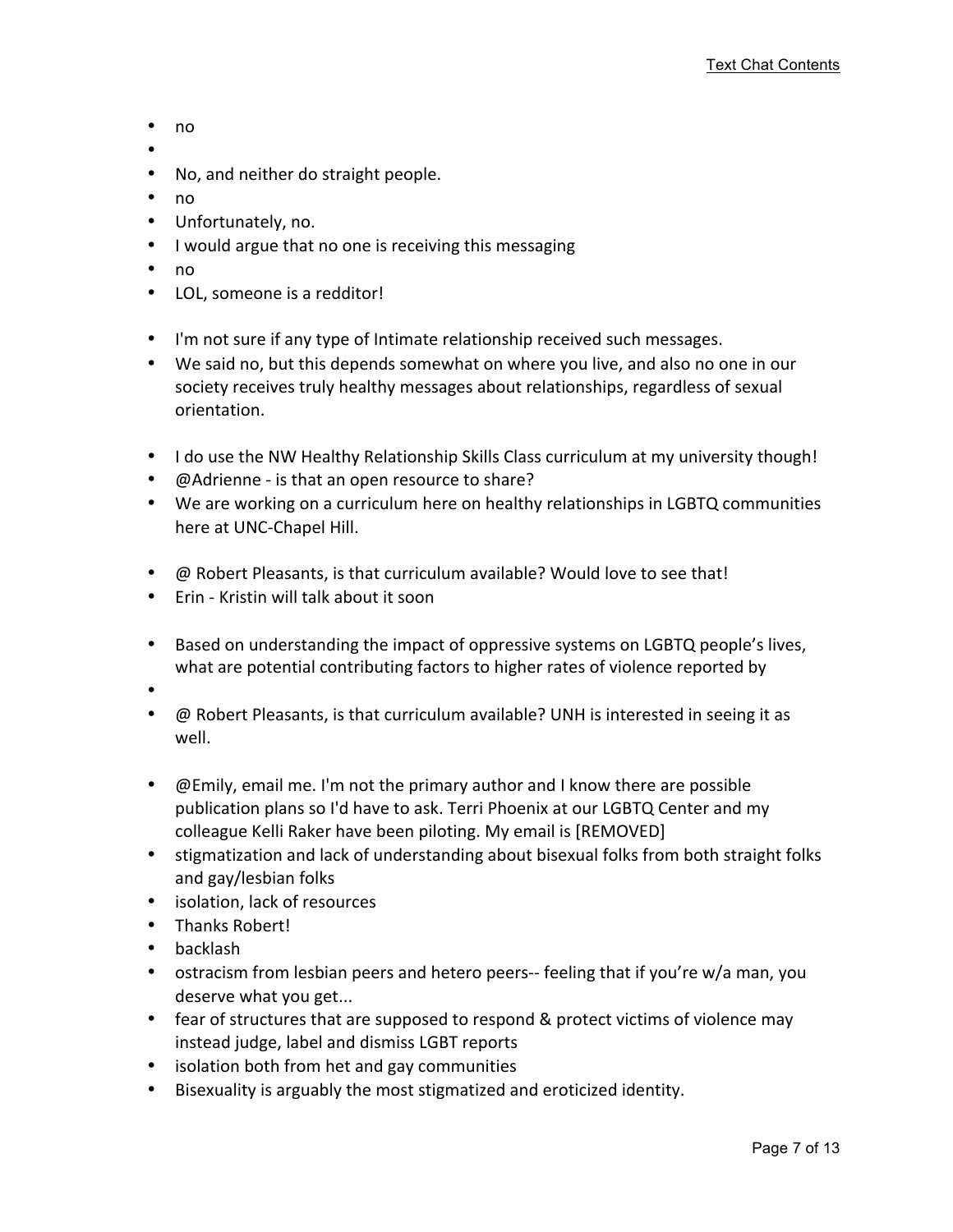- Bisexual individuals trigger insecurities in both strait and gay partners.
- Biphobia specifically narratives around bi women being promiscuous; bisexuality not existing; pressures towards binary identification,
- What Emily said -- biphobia in LGBTQ community
- Bisexual people experience stigma from all communities
- not knowing where to seek resources/who will respect their identities
- eroticization of bisexual women
- Lack of a good support system, whether its family or community.
- All relevant!
- abusive concept of "corrective" sexual activity from men
- men's need to "control" their female bi partners to make them more 'straight' perhaps?
- Lack of services specifically for LGBTQ community
- Partner (female or male) may feel especially betrayed if victim is with a person of different gender. They question themselves and their own ability to please. Take it out on victim.
- they have a bigger bag of tactics to draw from toward bisexual IPV victims
- ://nwnetwork.org/ Northwest Network
- I love that the network doesn't put bisexual and trans survivors last in their name.
- Robert, I agree! Also appreciate the option for interpretation...IPV is a big isue in Deaf and Hard of Hearing communities
- Love this!
- Catchy
- great campaign!
- Are there any good programs for adolescents to help educate their families on the teens sexuality?
- this ad is everything.
- Is Christy Road the artist? I love this ad
- simple and great
- Can we see the curriculum for the relationship skills class?
- $\bullet \quad \leq 3$
- I love these stickers!! Folks always comment on mine
- really powerful campaigns!
- Does a curriculum for victims with disabilities exist as it relates to the LGBT community?
- Awesome
- What are some LGBTQ resources in your community?
- GSA's in our high schools, Youth First Texas is LGBTQ support group for teens
- Gay And Lesbian Alliance nonprofit, newsletter, etc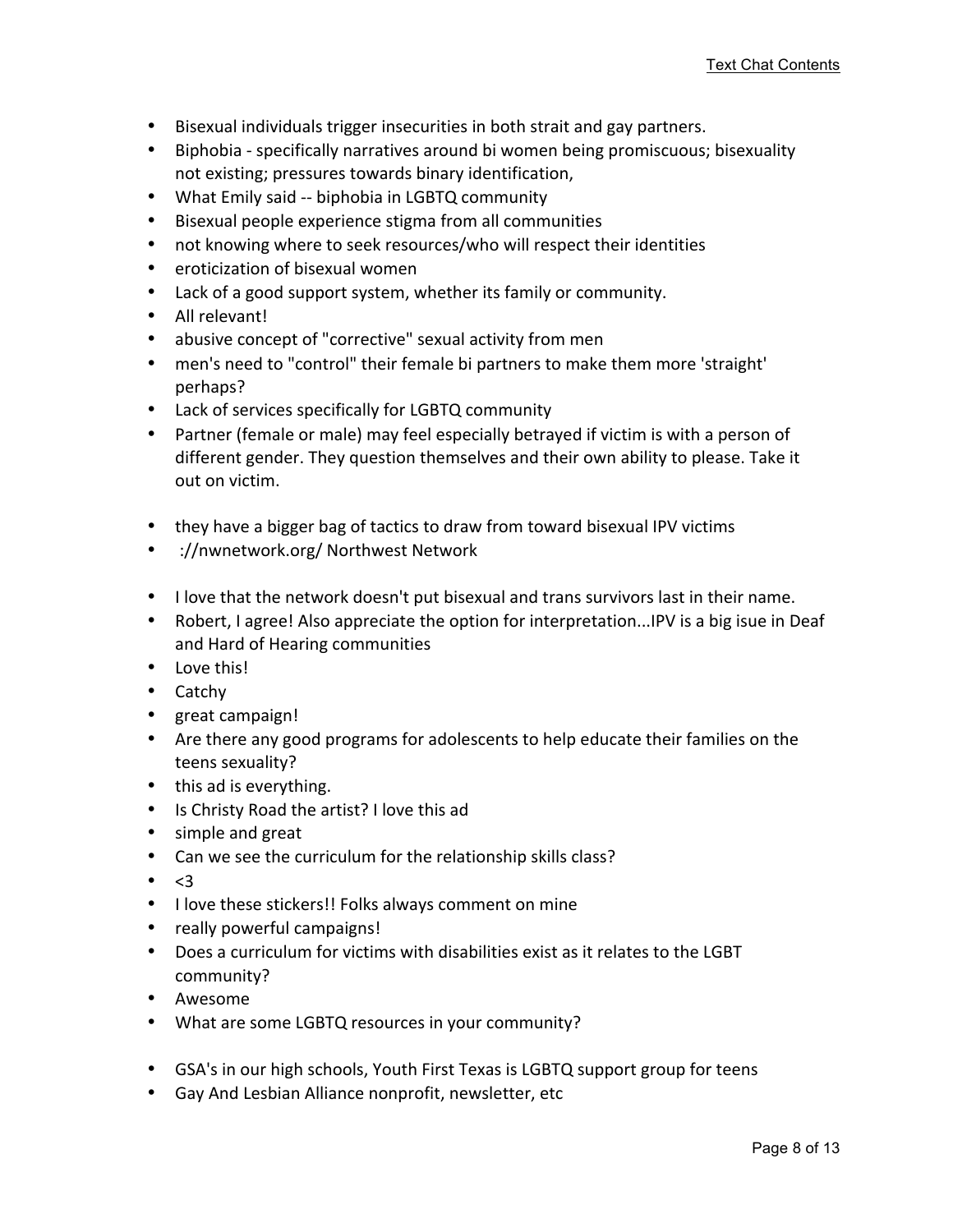- Fenway, TNLR, GLBTQ DV Project
- survivor lead reading / healing circle
- Center on Halsted, Chicago
- our interactive theatre on negotiating consent in inclusive of same sex relationships and hook ups
- The Alliance on UW-Platt campus, There is a GSA for the Platteville High School
- $\bullet$  \* is
- The Center of Northern Colorado
- LGBTQ clubs on college campuses.
- LGBTQ programming through local domestic violence agency Bradley Angle here in Portland OR
- OUT Boulder, Boulder Pride, Colorado Anti-violence Program,
- Rainbow House, Jasmyn House, Resource Center at UNF
- Community Center
- Campus lgbt resource center, student groups, our office (sexual violence/sexual health response & education), Women's Center...
- Center on Halsted in Chicago
- PFLAG
- San Diego unfortunately has mainly one very centralized resource... the LGBT community center.
- The only local resource would be the First Congregational Church.
- Virginia AVP
- An advocate program for LGBTQ victims of violence in our community center
- Trevor Project (including Trevor Space)
- Youth support groups...but little for adults
- Free State Legal Project
- PFLAG in Abingdon, va
- The Gender Center Inc, Eugene Oregon
- None in my county sadly
- Speak About It
- In Atlanta, we have a community space that houses a number of nonprofits that work on LGBTQ issues
- We're lucky to have OutReach (LGBT Resource Ctr.) right next door! Plus several partners who provide us with TA; plus an LBGT Committee...
- Howard Brown Health Center (LGBT health center)
- love this site
- community center, pflag, orgs, newspaper, stores
- New Mexico AIDS Services, Gay/Straight Alliance in High Schools, GLBTQ Club at community college, PFLAG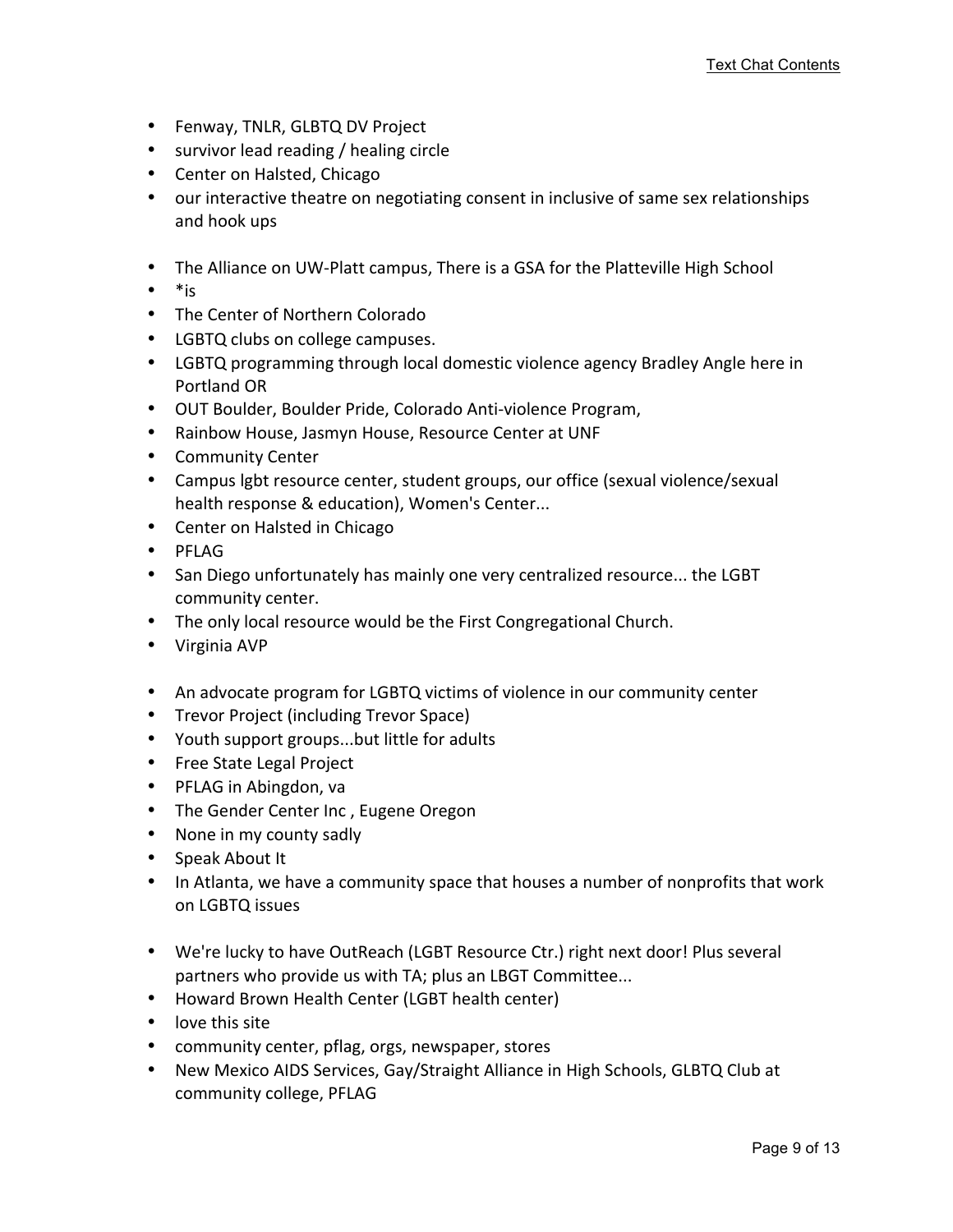- PFLAGG
- Counselors, attorneys, PFLAG & Gay Straight Alliance @ Universities.
- Health Care Chase Brexton in Baltimore area
- Many student leaders (including some residential staff) are Safe Space trained.
- The STAND in PRIDE collaborative in Contra Costa County in California provides advocacy specifically to LGBTQ survivors
- a few gay-friendly churches
- Orgs specific to queer youth
- we partner with queer student orgs for program co-sponsorship and tabling opportunities
- Our IPV program here at Portland State University is open also to student of all genders and sexualities and we partner with the campus Queer Resource Center
- we have PFLAG and a drop-in youth night
- Maryland one of the first states where voters made marriage equality legal.
- Broaday Youth Center / Howard Brown Health Center Chicago
- Oregon Anti Violence Project, A Member of NCAVP. Eugene Oregon.
- St.Lukes
- A support group that meets once a week at the local shelter.
- The Pride Center and In Our Own Voices in Albany, NY
- GLSEN
- Resource Center for Youth in Jacksonville Florida
- "Education network
- DV agency LBGTQ program, the Q center-community center, youth program- Smryc; school supports, specific trainers throughout the community
- Safe Schools Alliance
- is there a place where we could compile these resources for people to access later?
- yes we willpost this list on the PreventConenct web site
- The GenderCenter@ Facebook .com
- we live in a rural town in eastern Oregon and unfortunately are feeling deflated, we have had two suicides in the last 3 months for bullying and one of them had aligned as being gay, so sad that our community can't see they are hurting others
- Excellent Training in Nashville!
- CREATE One Ohana: partners with counseling and parenting class providers to ensure culturally competent services are provided to LGBT youth, families, and allies. Annual camp for LGBT youth.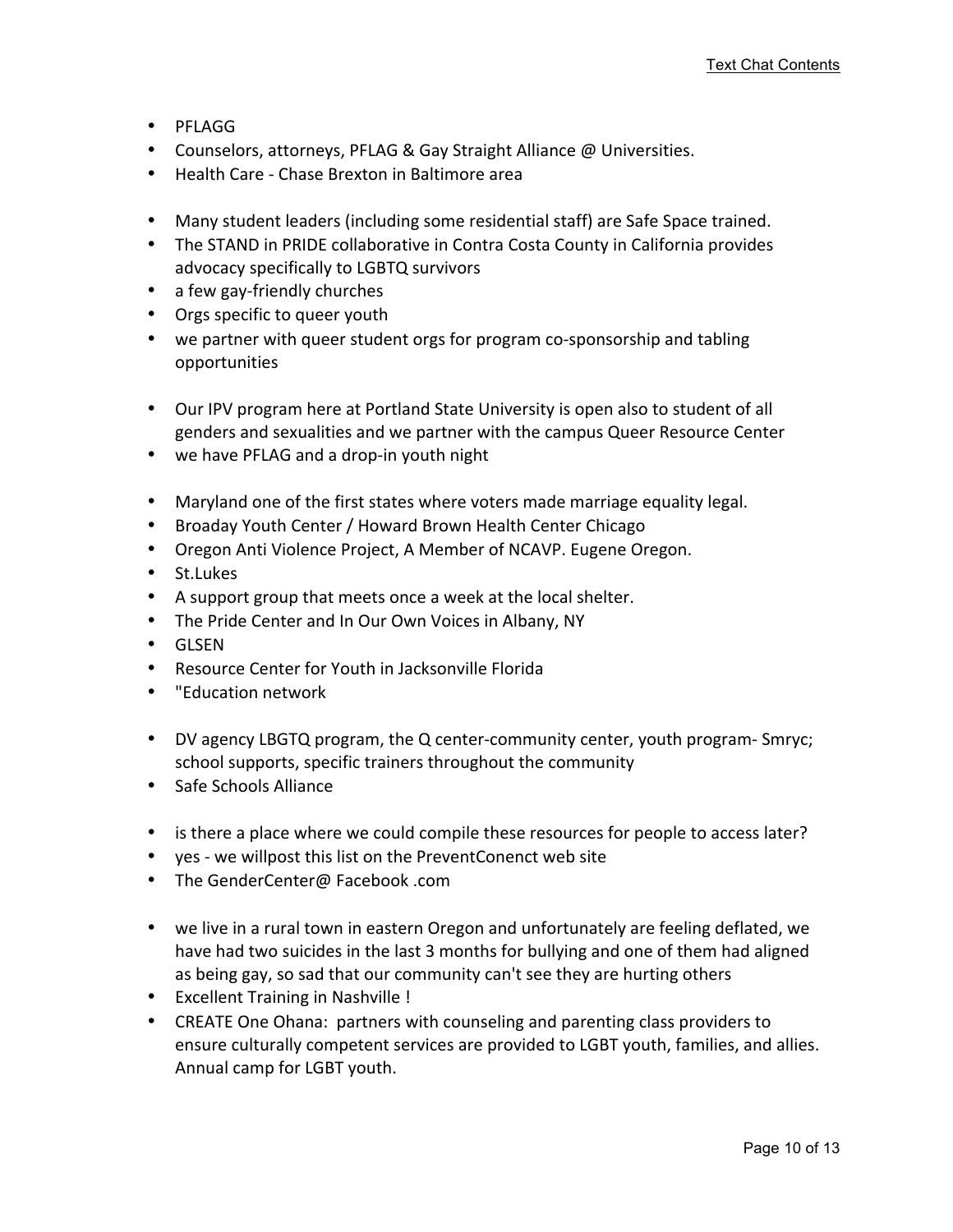- This is a link to a webinar recording from last week related to IPV in LGB relationships (focusing on YMSM). The presenters are Mary Case from The L.A. Gay and Lesbian Center and Katrina Kubicek of Children's Hospital Los Angeles. http://www.chla.org/site/c.ipINKTOAJsG/b.6151949/k.87B9/SYPP\_Center\_Webinars. htm
- Based on the information presented today, what are your next steps in your prevention efforts to address LGBTQ people and communities?
- Persons from LGBTQ should feel comfortable in pursuing legal avenues when victims of DV. Such as going to court, calling the police, etc.
- ://showmelovedc.org/
- Reaching out and having more comprehensive understanding of the bi community
- continue reaching out to LGBTQ teen groups, but now will think about working with adult groups and teaching awareness/prevention
- Increasing outreach to bi/pansexual people in our community.
- when i do training in work places, be that much more intentional about inclusivity
- More direct outreach from our sexual violence response center to LGBTQ students; incorporate more information about sexual violence and LGBTQ people into our prevention programs
- I'd like to work with the DV court here to increase their understanding and support for LGBTQH victims of IPV
- awareness and acceptance of all orientations in rural communities
- Presenting the possibility of creating efforts inclusive of and specially for LGBTQ within DV/SV.
- collaboration, collaboration
- We've recently completed a 4 unit series with queer youth, we are strengthening our partnerships with campus groups and the LGBT community, exploring offering open gender support groups for LGBTQ folks, etc.
- Reaching out and get more involved in the LGBTQ community and seek their needs for them and partners
- work on providing more queer friendly resources to our rural communities
- We need to continue to develop our data collection on college campuses, as this is often a place where people can explore and learn more about themselves and others; we need to focus on accurate data collection and meaningful, informed outreach
- Prevention and AWARENESS
- Talking openly with other employees. Hopefully removing the "don't ask, don't tell" mentality
- Look internally at organization's climate, policies & procedures regarding staff who identify as LBGT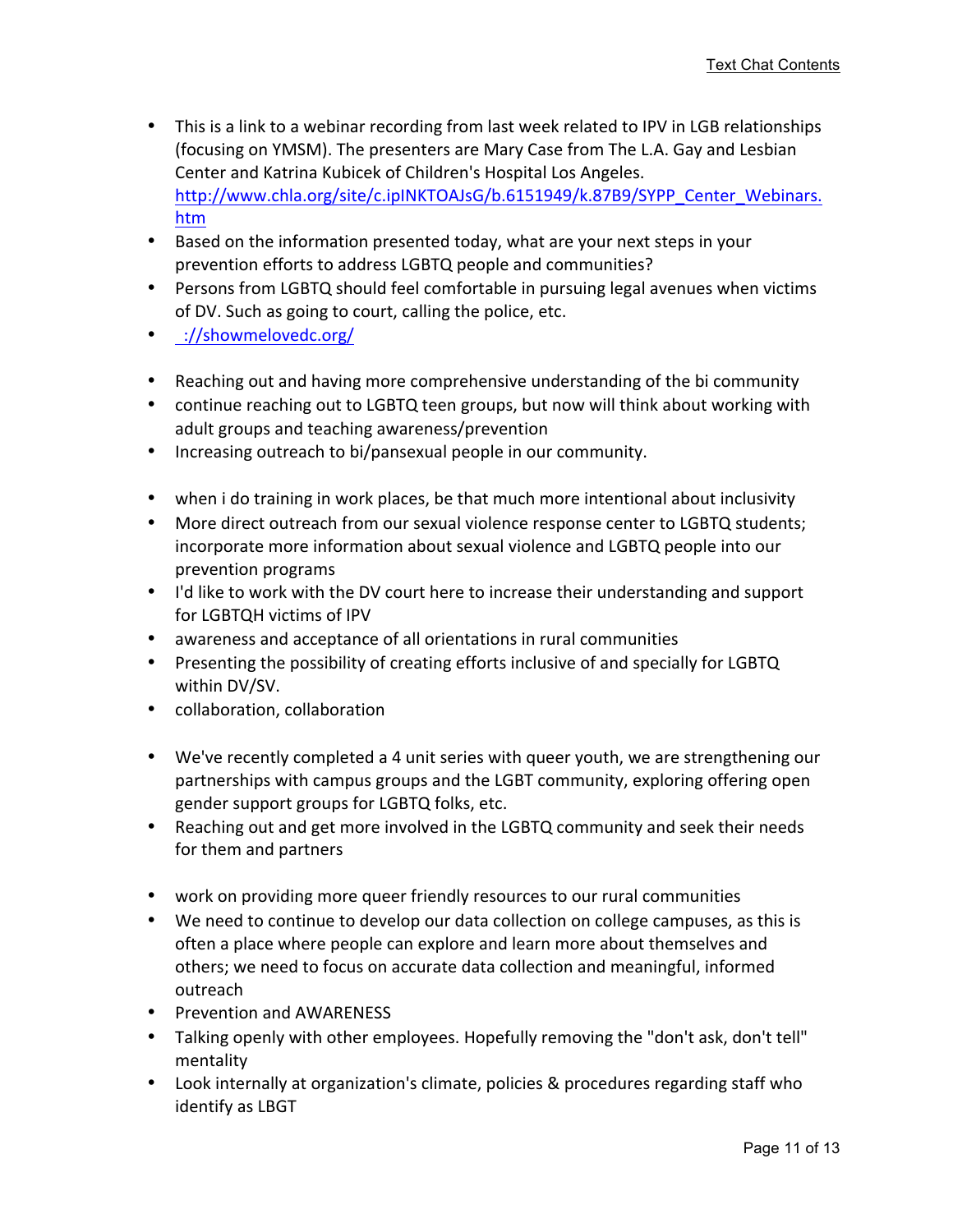- Do more research in my community
- Yes @ Tammy
- Continue to promote public education and awareness through research.
- ensuring online and print materials do not have a hetero assumption built into them
- Having all staff "Safe Zone" trained
- Sexual Violence in Lesbian, Gay, Bisexual, Transgender, Intersex or Queer Communities
- •
- that's important Erin
- Cultivating informal community based interventions and support
- Share NISVS stats with my department, so we can address these disparities
- work to engage children at a young age in rejecting "traditional" gender norms and roles
- Culturally Competent Service Provision to Lesbian, Gay, Bisexual and Transgender Survivors of Sexual Violence
- •
- Continue to work with LGBT community in public health efforts to prevent CAN, SA, and DV.
- @caitlin yes! email me if you want more info on research on that [REMOVED]
- We also spoke at a One Billion Rising event that took place at the LGBT community center, so looking for more opportunities like that
- go back to the page with the resources!!!
- NSVRC Packet http://nsvrc.org/publications/nsvrc-publications-informationpackets/sexual-violence-individuals-who-identify-lgbtq
- $\omega$  jennifer, can you please post your website URL? We cannot copy from this slide
- never mind, thanks David!
- Here is a PreventConnect podcast David did with PCAR's Liz Zadnik about it. Http://preventconnect.org/2012/10/new-info-packet-lgbtq/
- The Network/La Red tnlr.org is great too
- Slides http://preventconnect.org/2013/02/nisvslgbt/
- Thanks!
- Please complete the evaluation for today's web conference. It will be emailed to you in about 30 minutes.
- Are there any CEU's available for this webinar today?
- Will data be related on rates of IPV, SA, and stalking based on geographic region and age?
- released\*